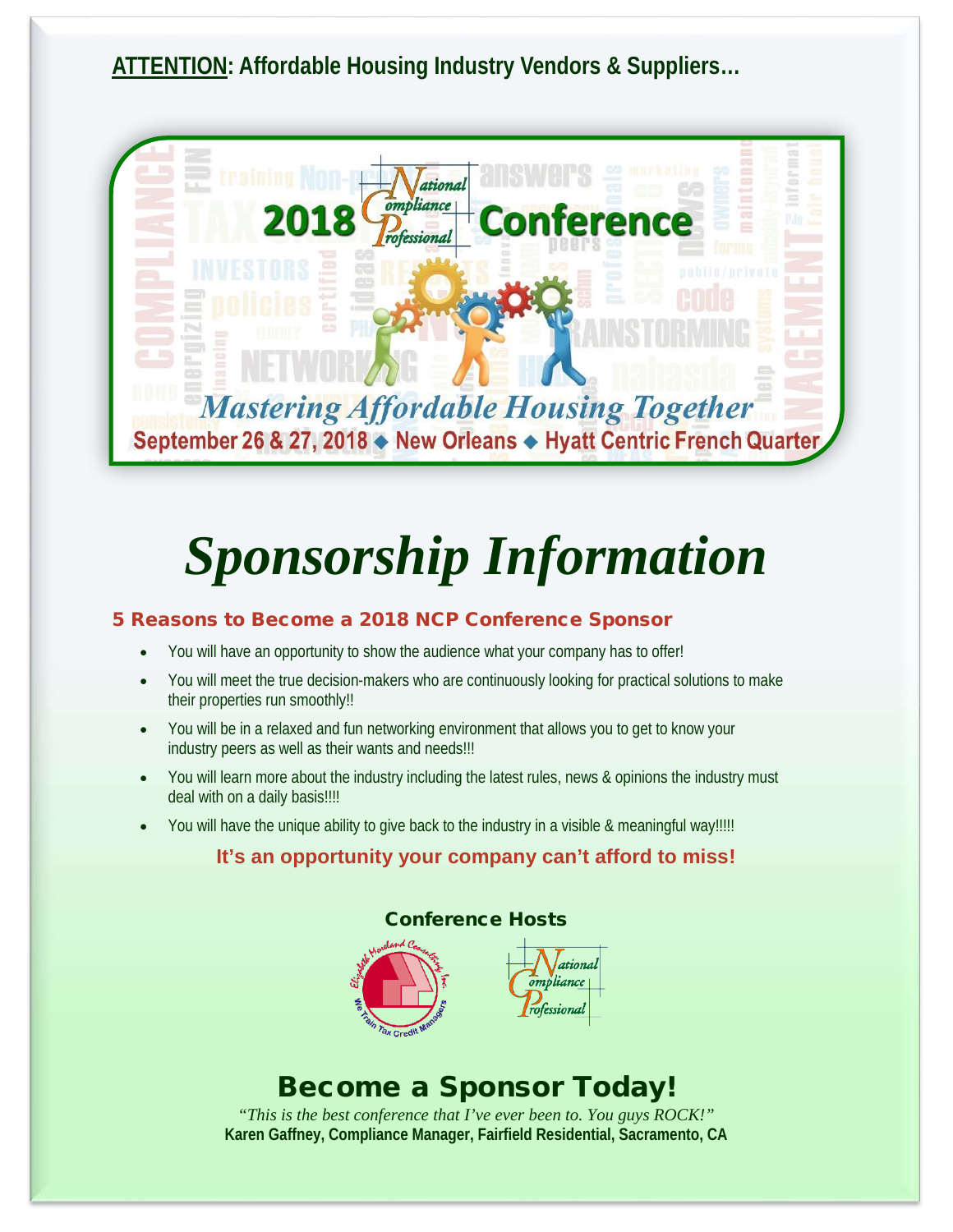#### **Mark Your Calendars… 2018 Annual NCP Conference Is Scheduled!**  *September 26 & 27, 2018 ~ New Orleans ~ Hyatt Centric French Quarter*

Once again, Elizabeth Moreland Consulting, Inc. and the National Compliance Professional Membership Group is producing the most incredible event for those involved in managing and maintaining compliance on affordable housing properties of all kinds. So what does this mean to you?

**The opportunity to network face-to-face with our audience… the industry's elite in property management and compliance monitoring** 

### and more importantly for you…

**the decision-makers that are continuously looking for solutions to improve their operations!**

Because your company supports and serves the property management and affordable housing industry, I'd like to personally invite you to join us and our very forward-thinking attendees, as a *Conference Sponsor*.

As a *Conference Sponsor*, you will be helping us, the *National Compliance Professional Membership Group*, bring valuable information and networking opportunities to industry professionals from all over the country, thereby giving back to your industry in a very visible and useful way! Quite simply, without companies like yours, we could not put on such a fantastic event and provide the attendees with so much valuable information.

We have several sponsorship levels from which to choose. Pick the level that best suits your company and feel free to contact me **TOLL FREE at 800-644-0390** for additional information. To join us in New Orleans, complete the enclosed agreement and return it with your payment without delay.

> **Thank you for helping the affordable housing industry stay on top of its game!!**

Sincerely,

Essert L Mouland

Elizabeth L. Moreland, NCP-E, SCS, HCCP, SHCM, FHC President, Elizabeth Moreland Consulting, Inc. Founder, National Compliance Professional Membership Group

### **Conference Details**

The *National Compliance Professional Conference* is an annual event designed specifically for management and compliance professionals to meet and discuss the industry's hottest topics, learn the latest rules and techniques for success, and network with their peers!

The 2018 NCP Conference will be held in **New Orleans** on

**September 26 & 27, 2018** and will be located at the **Hyatt Centric French Quarter**, a fantastic location in the heart of New Orleans action. The French Quarter neighborhood is welcoming & lively, with a variety of sights including the Bourbon Street scene just steps from the hotel. Dine on site at Red Fish Grill and Powdered Sugar, network with your peers in the chic ambiance of Batch Bar or poolside, and enjoy the classic Hard Rock Café experience.

And at the end of each day, the hotel's centralized location will make it easy for you to venture out to visit one of the city's fantastic shops or art galleries, eat great food, experience abundant music & nightlife or take a stroll experiencing the city's amazing architecture. And, if you want to stay in the center of the action when you return, you can book one of the hotel's fantastic Bourbon Balcony Rooms!

The conference is comprised of a series of general assembly discussion-based sessions allowing all participants the time to thoroughly discuss the topic at hand, ask questions, and learn practical solutions for solving issues related to the topic.

We expect 75-100 affordable housing professionals to attend. But these attendees aren't your normal conference attendees rather they are the **KEY** decision makers for their company and include property managers, regional & district supervisors, asset managers, compliance professionals, investors and owners.

#### **These attendees are attending to find solutions to their problems with managing and maintaining compliance!**

Both days offer opportunities for your company to capitalize strategically on the creative nature of the event. As there are numerous conferences for you to sponsor, we strive to make your *National Compliance Professional Conference* a unique experience.

**First, let's start with the attendees you will meet.** National Compliance Professionals are made up of individuals that have mastered the rules of compliance; have hands-on experience managing; who are looking for advanced training, great tips and short cuts to make their jobs easier; and who want incredible networking opportunities! And that is EXACTLY what they get at the National Compliance Professional Conference.

> *"Thank you, yet again, for a valuable experience from which I am coming away with. A wealth of knowledge and great contacts!"* **Pam Scruggs, Reg. Acct. Supervisor, Metric Property Mgmt., Laguna Niguel, CA**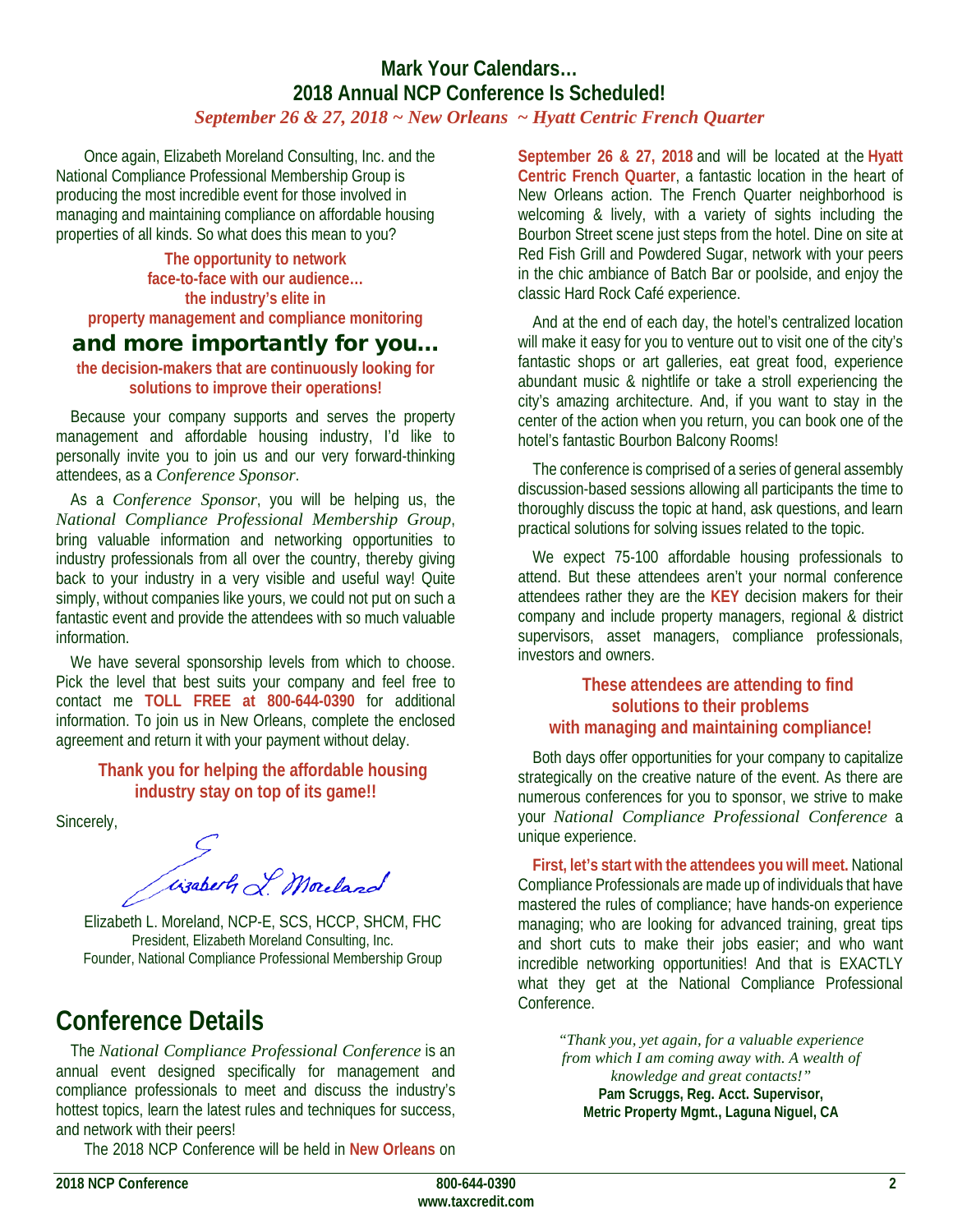**Second, let's look at the opportunities you will have to meet and greet these attendees.** We will provide opportunities throughout the conference for you to exhibit your services/products, numerous opportunities for you to be spotlighted throughout the event, and incredible face-to-face time networking with the attendees.

*"Just when I thought it couldn't possibly get any better! This year's conference had more learning and networking opportunities than last year!"* **Tera Lockley, Portfolio Director, Virginia Community Dev. Corp, Richmond, VA**

#### **And third, the Conference is an excellent opportunity for you yourself to learn the latest that is happening in our industry!**

*The NCP Conference was one of the best industry gatherings I've been to. The conference took training to a new level and brought together a knowledgeable and experienced group of participants that all added to discussions. It was a great environment to meet prospects that could benefit from our software, but more important than that, it gave us a great look at what compliance specialists, site users, owners and auditors have to deal with on a daily basis. We are constantly striving to make our software more than just a way to process certifications and collect rent; it should be something that makes people's lives better and makes their jobs easier. By participating in discussions and hearing so many different points-ofview, we've been able to add functionality that really speaks to what the industry is looking for.* **Nicole Levin,** 

**Director of Sales and Client Services, Domin-8, a Real Page Company**

## **Sponsorship Details**

Sponsoring will give your company a unique opportunity to meet, network and provide information on your services/products to key decision makers involved in affordable housing. Members of the *National Compliance Professional Membership Group* are highly motivated and educated professionals that are looking for ways to make life in affordable housing management and compliance better for themselves as well as their staff.

### **ALL Sponsorship Levels include:**

- Inclusion of your logo, contact information and bio in our Conference Binder.
- Your company's name/logo on the front and back covers of the Conference Guide.
- Thank you announcement and introduction of

## **Sponsorship Levels**

### **Bronze Sponsorship \$1,000 Silver Sponsorship \$2,000**

• *Includes One (1) free registration*

### **Gold Sponsorship \$3,000**

- *Includes Two (2) free registrations*
- *Unique ability to place your product/service information in the Welcome Package or Conference Binder.*

#### **Platinum Sponsorship \$5,000**

- *Includes Two (2) free registrations*
- *Unique ability to place your product/service information in the Welcome Package or Conference Binder.*
- *Ability to make a 15 minute presentation at the Networking Reception or Lunch on either day*

### **If you have any questions, please call Elizabeth Moreland directly TOLL FREE at 1-800-644-0390**